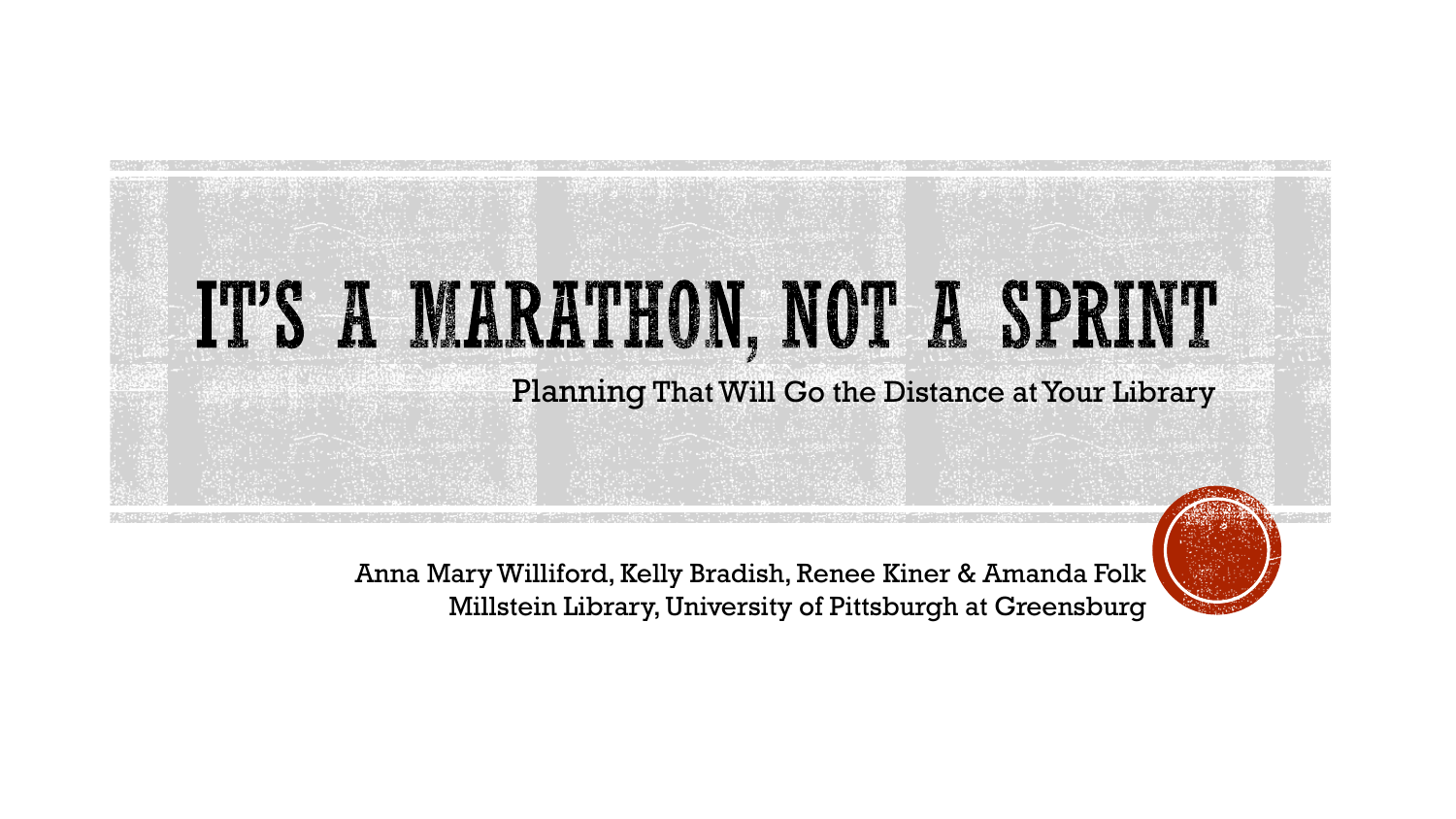### SURVEY SAID....TIME FOR A CHANGE!

- Freshman Seminar and English Composition 1 & 2 are core classes at the Pitt Greensburg campus.
- Student feedback for our instruction sessions often included comments like "we already heard this in Comp 1 or 2 / Freshman Seminar."

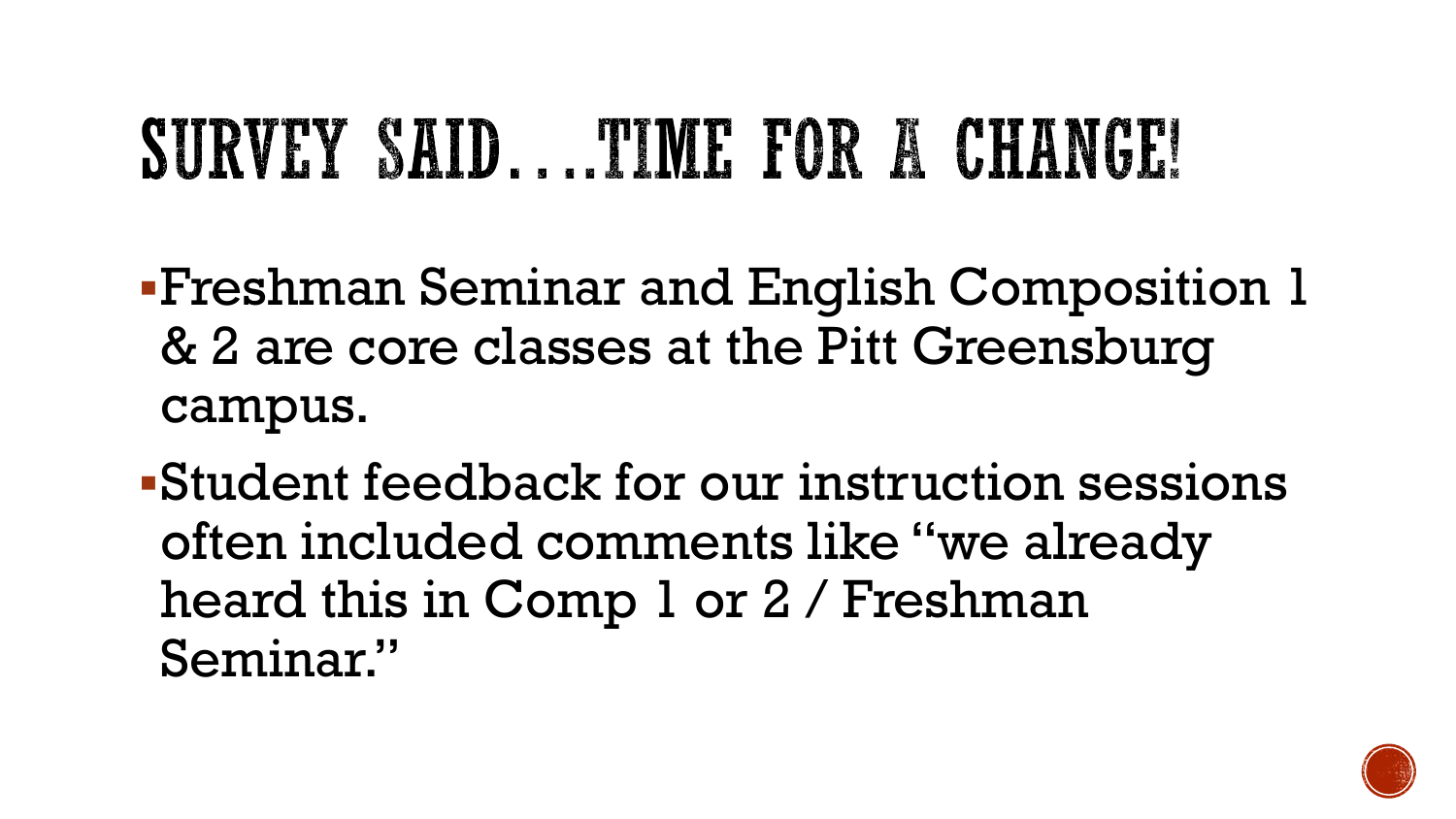### PLANNING RETREATS = RACE TRAINING



- A few hours at a time were spent working on this over the summer
- Rather than overhaul everything, we focused on a few courses
- We revised these sessions to include more active learning and make existing differences between the sessions more pronounced
- We kept changes manageable based on the resources available

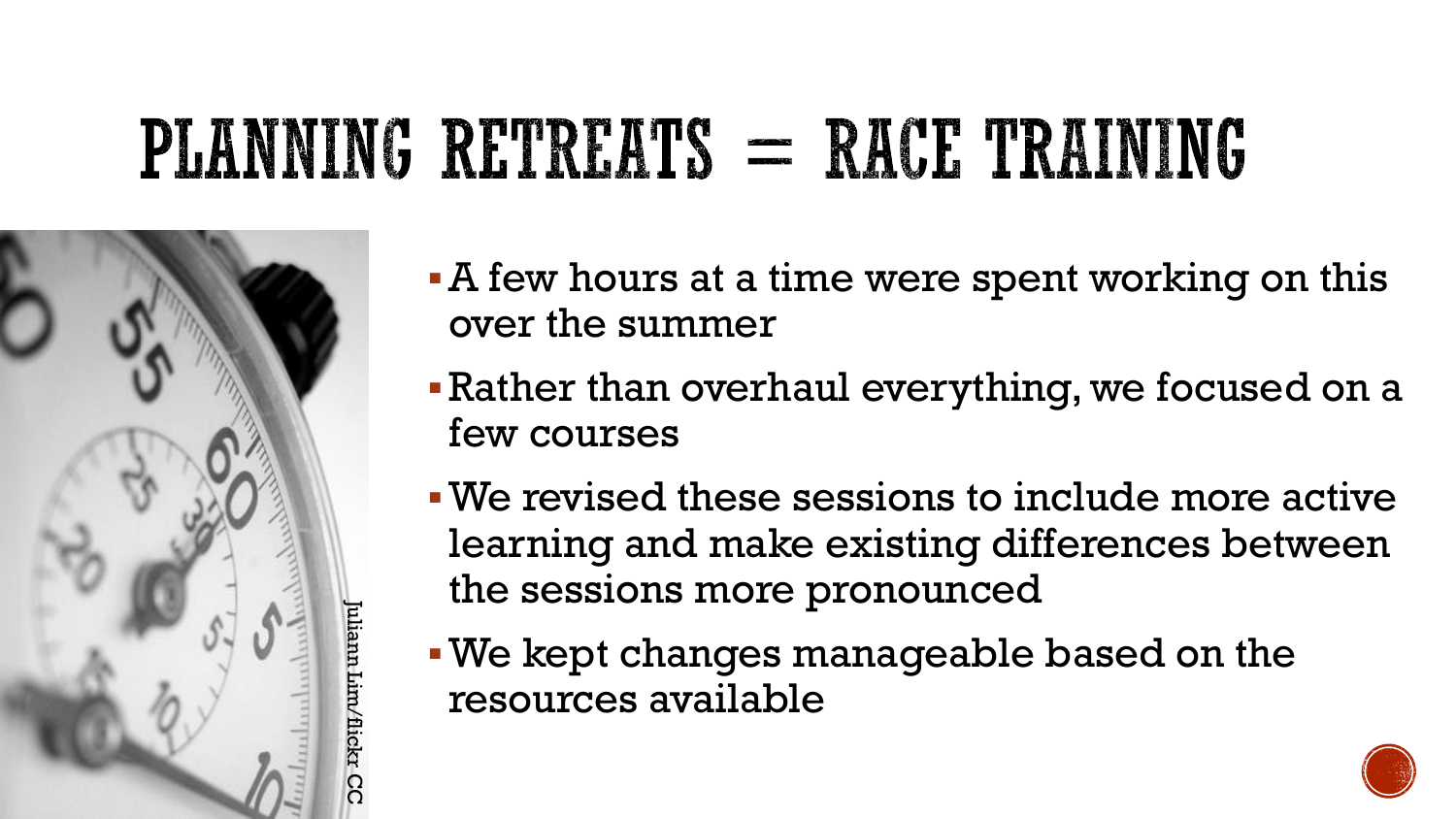### ENGLISH COMPOSITION 1

#### **Then**

- Lecture-style introduction to library resources, such as PITTCat (catalog) and Academic Search Premier
- Content was similar to sessions in Freshman Seminar, which was not a required course at that time

#### **Now**

- Students work in groups to prepare presentations for classmates about research tools like PITTCat+ (Summon) and Credo Reference
- Librarians answer questions, but students are responsible for teaching each tool to peers

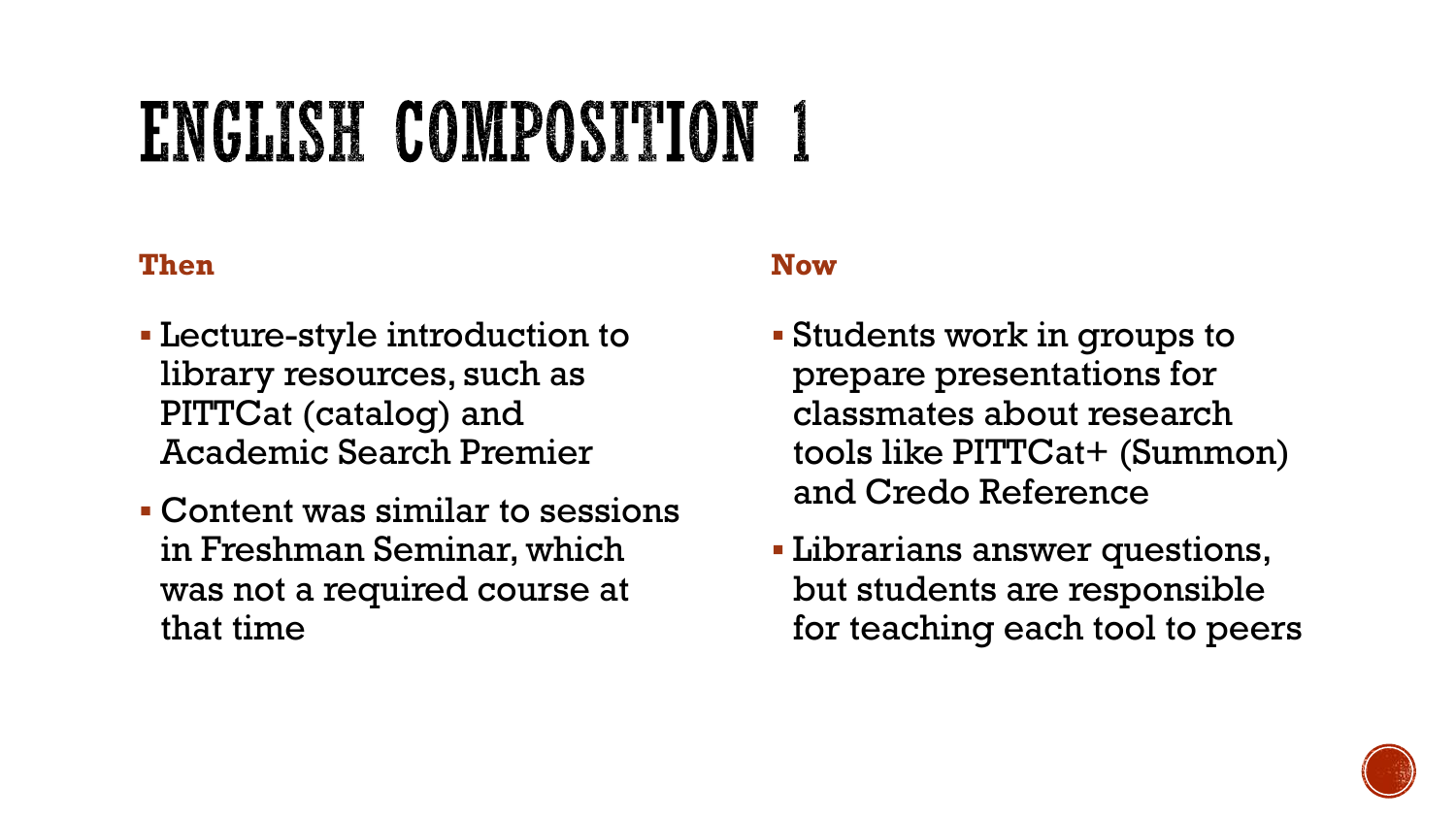### ENGLISH COMPOSITION 2

#### **Then**

- Review LibGuide; discuss finding background information and evaluating sources
- Demonstrate Points of View Reference Center and Academic Search Premier
- Some sessions included handson searching & worksheets

#### **Now**

- Database search component is done prior to library session ("flipped")
- Librarians review student work and address sticking points at start of session
- Main session activity is group analysis of source types in realworld scenario

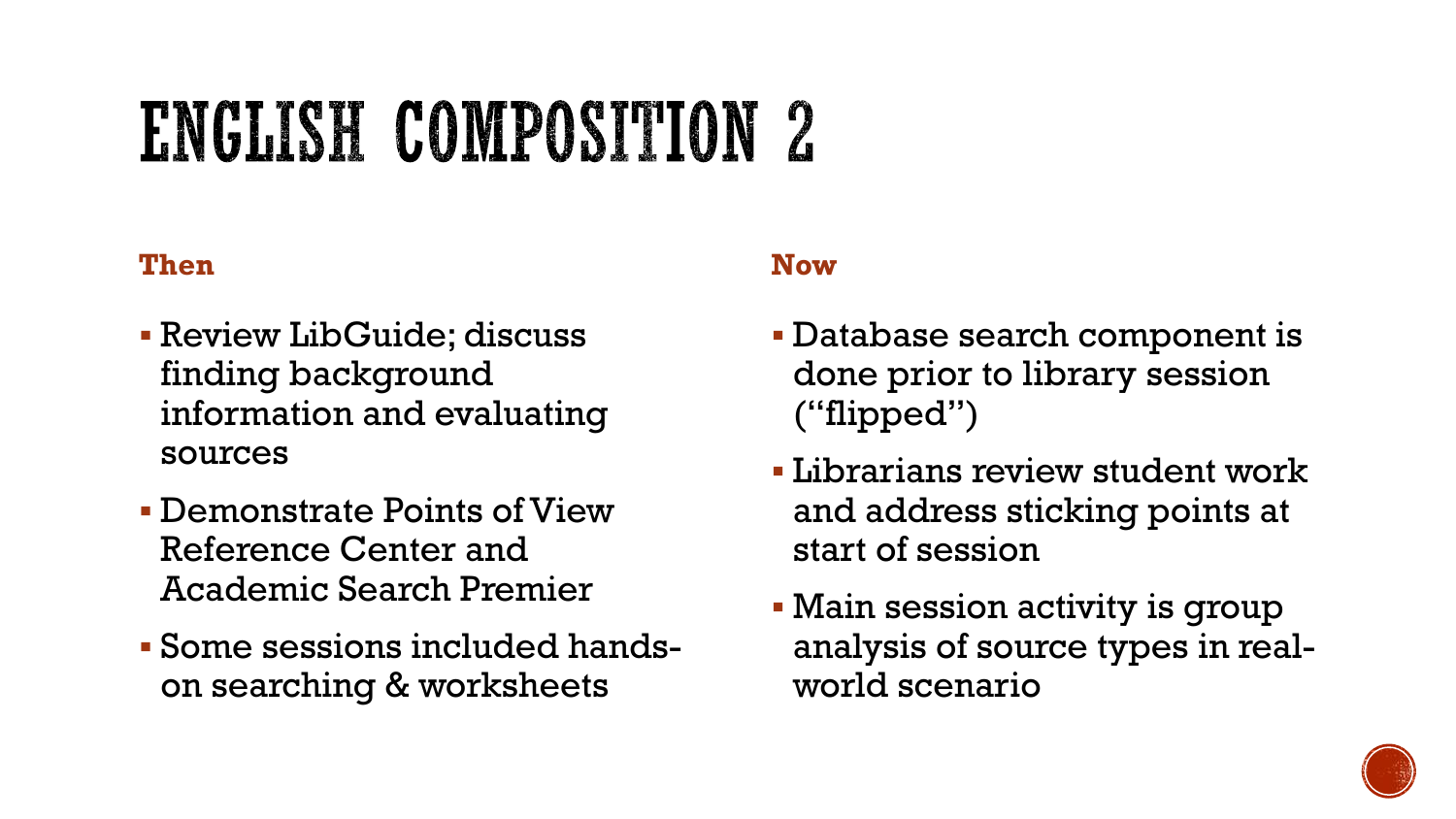### NOW, SURVEY SAYS...

Of **4219** students surveyed post-instruction since Fall 2010, **all but 50** either Agreed or Strongly Agreed that they would feel comfortable using the library or asking for a librarian's help.

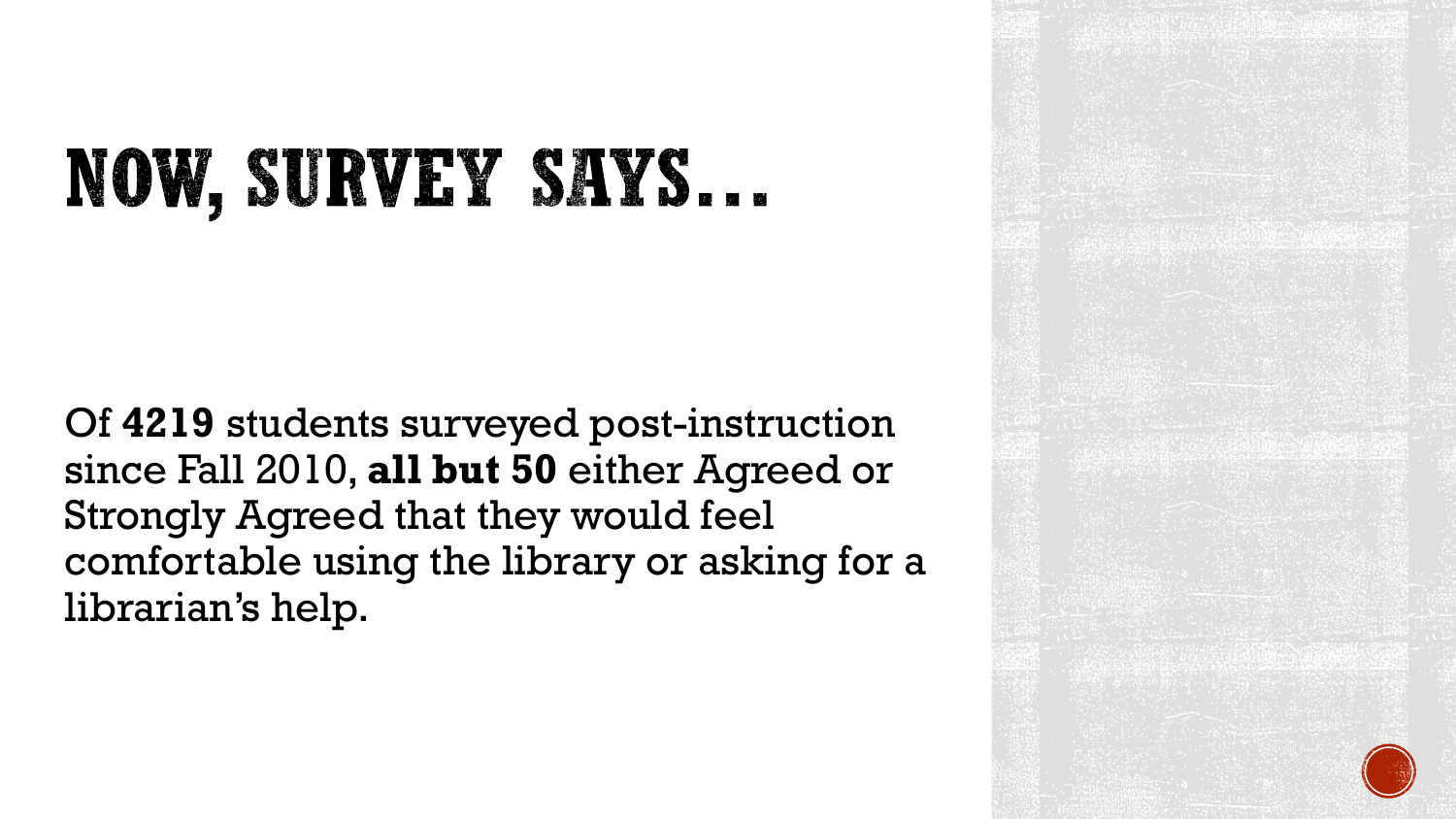### **PERSONAL BESTS**

We have experienced an increase in research consultations, which we attribute in part to connections made during information literacy instruction.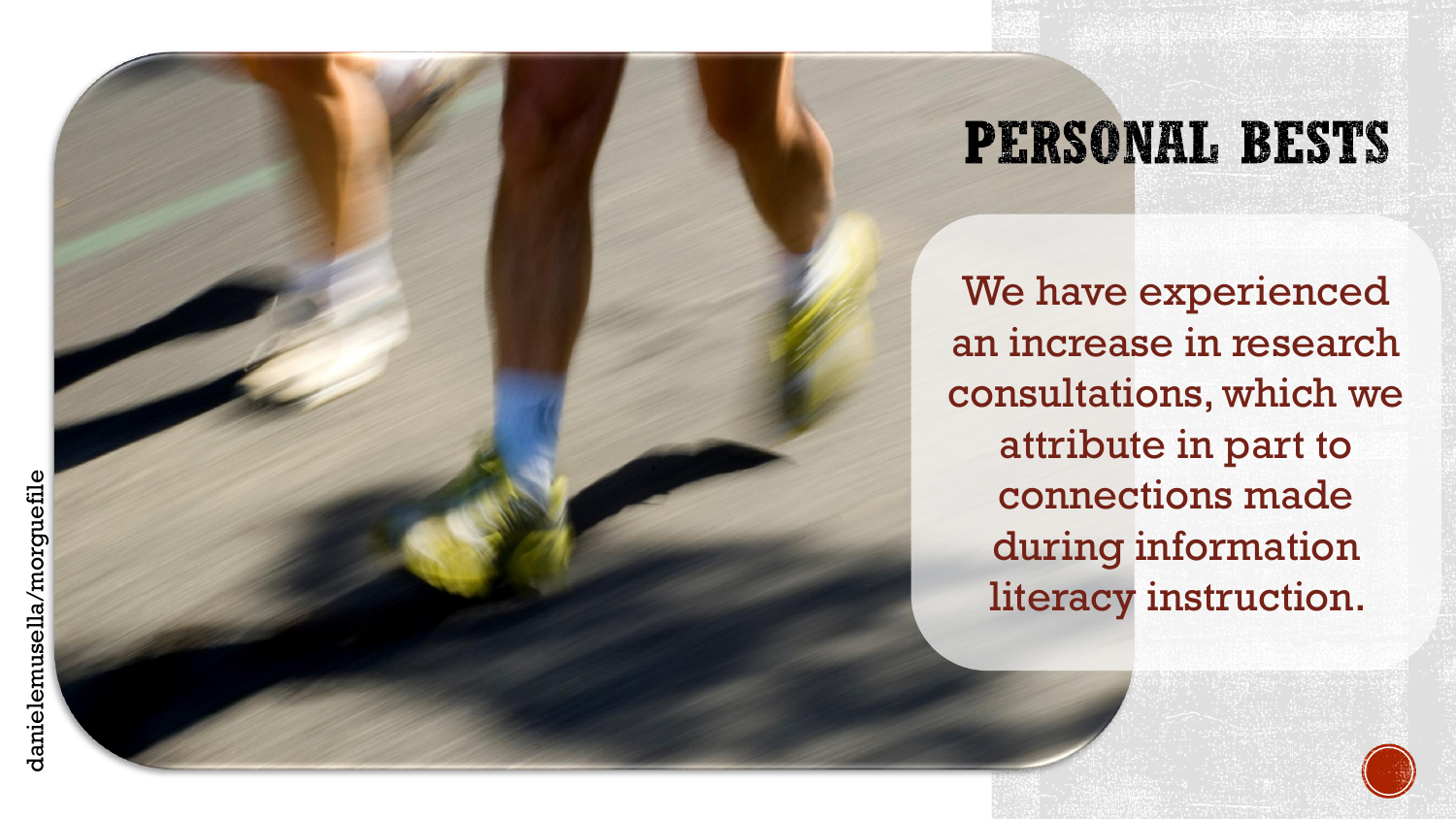## PICKING UP THE PACE

| <b>Academic Year</b> | <b>Consults</b> |
|----------------------|-----------------|
| 2011-12              | 22              |
| 2012-13              | 24              |
| 2013-14              | 45              |
| 2014-15              | 60              |
| 2015-16              | 82              |

A 272.72 % increase in research consultations over 5 years!